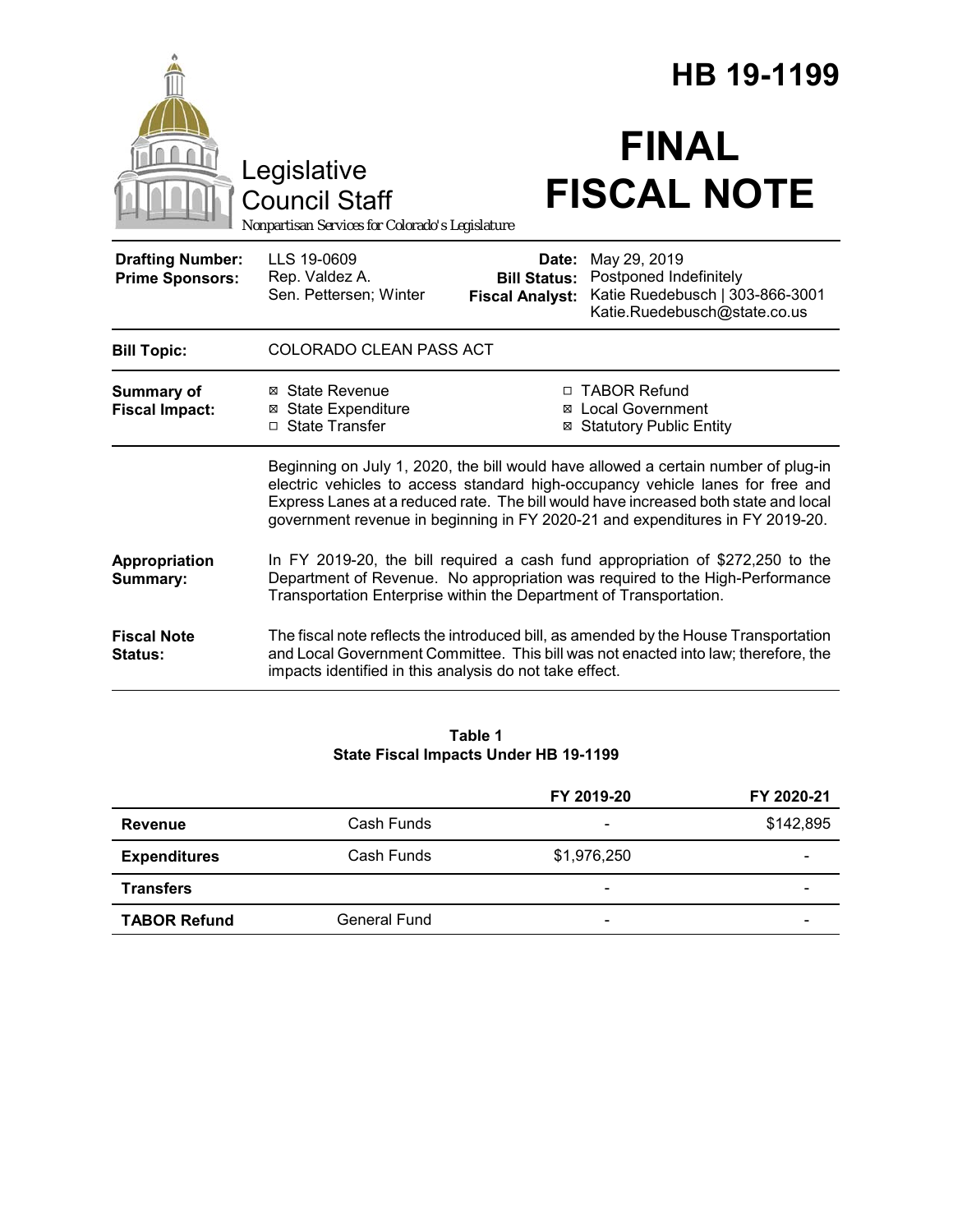# **Summary of Legislation**

Beginning on July 1, 2020, the bill creates a program that allows a certain number of plug-in electric motor vehicle owners to access standard high-occupancy vehicle lanes for free and toll lanes or high-occupancy toll lanes (Express Lanes) for one-half the amount of the usual toll rate no matter the number of occupants by paying a \$35 fee upon registration.

**Qualifying vehicles.** In order to be eligible for the program, a plug-in electric motor vehicle must be less than 19,500 pounds and:

- be able to store electricity in a rechargeable battery pack that can be recharged from an external electricity source and uses that energy for propulsion; or
- qualify for the federal electric motor vehicle credit.

Beginning on July 1, 2020, owners of plug-in electric motor vehicles may apply to participate in the program. Vehicles qualify to participate in the program if:

- the owner purchased a new qualifying vehicle and the vehicle is in its first through third year of service; or
- the owner purchased a used qualifying vehicle and the owner is registering the vehicle for the first through third year of ownership.

The number of qualifying vehicles applying for the program cannot exceed:

- 10,000 vehicles from July 1, 2020 to January 1, 2021;
- 20,000 vehicles from July 1, 2021 to January 1, 2022;
- 40,000 vehicles from July 1, 2022 to January 1, 2023;
- 80,000 vehicles from July 1, 2023 to January 1, 2024; and
- 120,000 vehicles from July 1, 2024 onward.

If a vehicle owner chooses to participate in the program, qualified vehicle owners must pay a \$35 fee upon registration, to be deposited in the Statewide Transportation Enterprise Special Revenue Fund. Qualified and approved vehicles must display an identifying exemption permit and a transponder.

**Initial program administration.** The High-Performance Transportation Enterprise (HPTE) within the Colorado Department of Transportation (CDOT) will administer the program, along with the Colorado Department of Revenue (DOR). HPTE and DOR must coordinate to ensure that HPTE, along with DOR and county Division of Motor Vehicles offices, know when a vehicle owner is eligible to pay the fee. In addition, DOR must notify HPTE when a fee is paid. CDOT is required to annually report to the General Assembly at its annual State Measurement for Accountable, Responsive, and Transparent Government (SMART) Act hearing about the program. HPTE may promulgate rules to ensure the implementation, administration, and enforcement of the program.

**Initial restriction or elimination of the program.** If CDOT, in consultation with the Regional Transportation District (RTD), determines through its periodic level-of-service evaluation that the program over the next three months will violate contractual level of service guarantees (i.e. traffic speeds in Express Lanes) or will be unable to satisfy debt service coverage requirements, CDOT may restrict or eliminate the program. In addition, if the U.S. Department of Transportation determines that the program would disqualify the state from receiving federal funds, the program will be eliminated.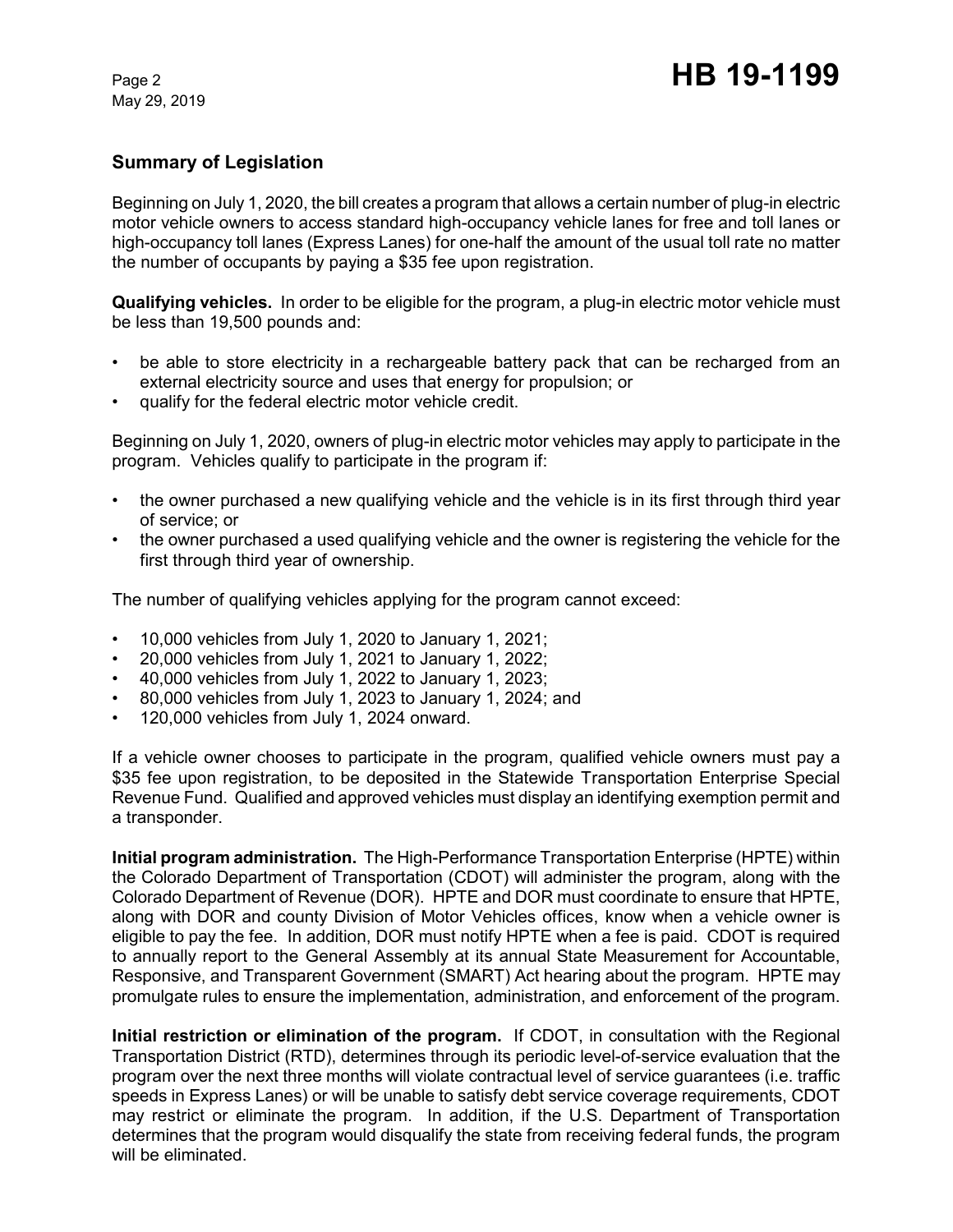**Low-emission or hybrid program.** Currently, CDOT administers a program that allows pre-approved low-emission or hybrid vehicles to use Express Lanes with a single occupant and without paying a toll. Under the bill, this exemption is repealed effective on the vehicle's first registration after July 1, 2022. The program is fully repealed on July 1, 2023.

### **Background**

**High-Performance Transportation Enterprise.** CDOT oversees the HPTE, which is a government-owned business that has the authority to issue revenue bonds, and receives less than 10 percent of its revenue from state and local government sources. HPTE is tasked with actively pursuing innovative means of transportation finance through public-private partnerships, operation of concession agreements, and fee-based projects. Money in the Statewide Transportation Enterprise Special Revenue Fund is continuously appropriated to HPTE.

**Standard HOV lane.** A standard HOV lane, such as the lane on US 85/Santa Fe Drive, does not require a transponder and is restricted to carpools, buses, and motorcycles at all times or during certain periods.

**Express Lanes.** CDOT, HPTE, and its partners manage several Express Lanes in the Denver metropolitan area and on I-70 in the mountains.

Express Lanes are currently in operation on:

- I-25 Central from 20th Street to I-25/US 36 intersection;
- I-25 North from US 36 to 120th Avenue;
- US 36 from Denver to Boulder; and
- I-70 Eastbound Mountain Corridor, from Empire to Idaho Springs.

The following Express Lanes are opening in 2019:

- C-470 from I-25 to Wadsworth Boulevard; and
- I-25 North from I-25/US 36 to Northwest Parkway/E-470.

Express Lanes are also under construction or planned for the following interstate sections:

- Central I-70 from I-25 to Chambers Road (opening 2022);
- North I-25 from 120th Avenue to Fort Collins (opening 2022);
- South I-25 Gap from Castle Rock to Monument (opening 2022); and
- I-70 Westbound Mountain Corridor (in development).

The following entities operate express lanes:

- *Plenary Roads Denver.* The HPTE contracts with Plenary Roads Denver for the operation and maintenance of Express Lanes on US 36 and Central I-25. Currently, US 36 has one lane running in each direction from Table Mesa Drive in Boulder to the junction with I-25 in Denver, while there are two switchable-direction lanes running seven miles from the junction of US 36 and I-25 to 20th Street in downtown Denver.
- *HPTE.* HPTE operates a single Express Lane running in each direction on I-25 between US 36 and 120th Avenue.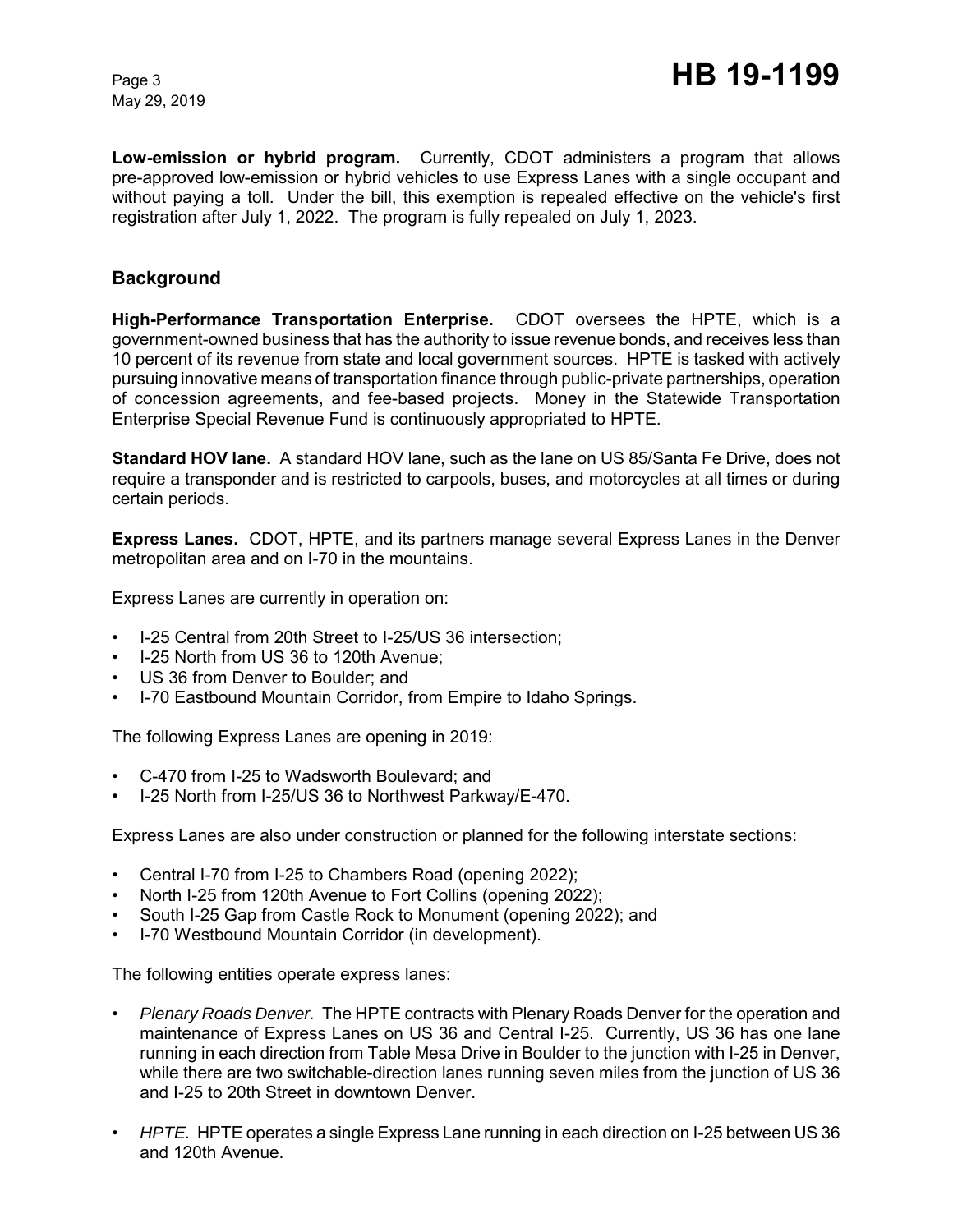• *CDOT.* CDOT manages the eastbound peak-period shoulder Express Lane on I-70 between Empire and Idaho Springs with federal permission. The lane is only open on weekends and holidays and is a shoulder lane when not in use.

**ExpressToll.** State law requires CDOT to standardize automatic vehicle identification systems used on Express Lanes to ensure that drivers can purchase and install one electronic identification device, such as a transponder, to use on all toll facilities. As a result, the HPTE entered into a tolling services agreement with the E-470 Public Highway Authority to provide tolling services through ExpressToll. Switchable transponders cost \$15, and a \$20 balance is required to open an online account. Free transponders are available for HOV-only travelers.

**Toll rates.** Express Lane toll rates vary depending on time of day, and whether the vehicle owner uses an ExpressToll transponder or relies on license plate tolling.

**Current low-emission or hybrid vehicle program**.CDOT began a limited low-emission or hybrid vehicle program in 2008 that allowed qualified vehicles owners to apply for a permit to use HOV/HOT lanes with a single occupant. Qualified and approved vehicles must display the required exemption permit and transponder. CDOT has reached its quota of 2,000 permits, with new applicants being placed on a waiting list.

**Traffic infraction.** A violator of these requirements commits an existing class A traffic infraction and is subject to a \$65 fine. If a violator is convicted of a third or subsequent offense within a 12 month period, the violator is subject to an enhanced penalty of \$125.

### **Data and Assumptions**

**Electric vehicles in Colorado**. This fiscal note assumes that there are 11,340 plug-in electric vehicles registered in Colorado, with 6,488 in their first three years of registration. Based on projections by the Colorado Energy Office, this fiscal note assumes there will be over 100,000 electric vehicles registered in Colorado by FY 2022-23. The fiscal note assumes that plug-in electric vehicles will account for up to 8 percent of all Express Lane trips by 2024.

**Average toll rate**. This fiscal note only estimates revenue impacts for the Express Lanes currently in operation. The fiscal note also assumes that all operational and under construction Express Lanes are toll lanes for which plug-in electric motor vehicles will pay one-half the amount of the usual toll rate. Table 2 below identities the estimated discounted express lane toll rates.

**Effective date.** This fiscal note assumes that DOR and CDOT will begin implementing the program on July 1, 2019.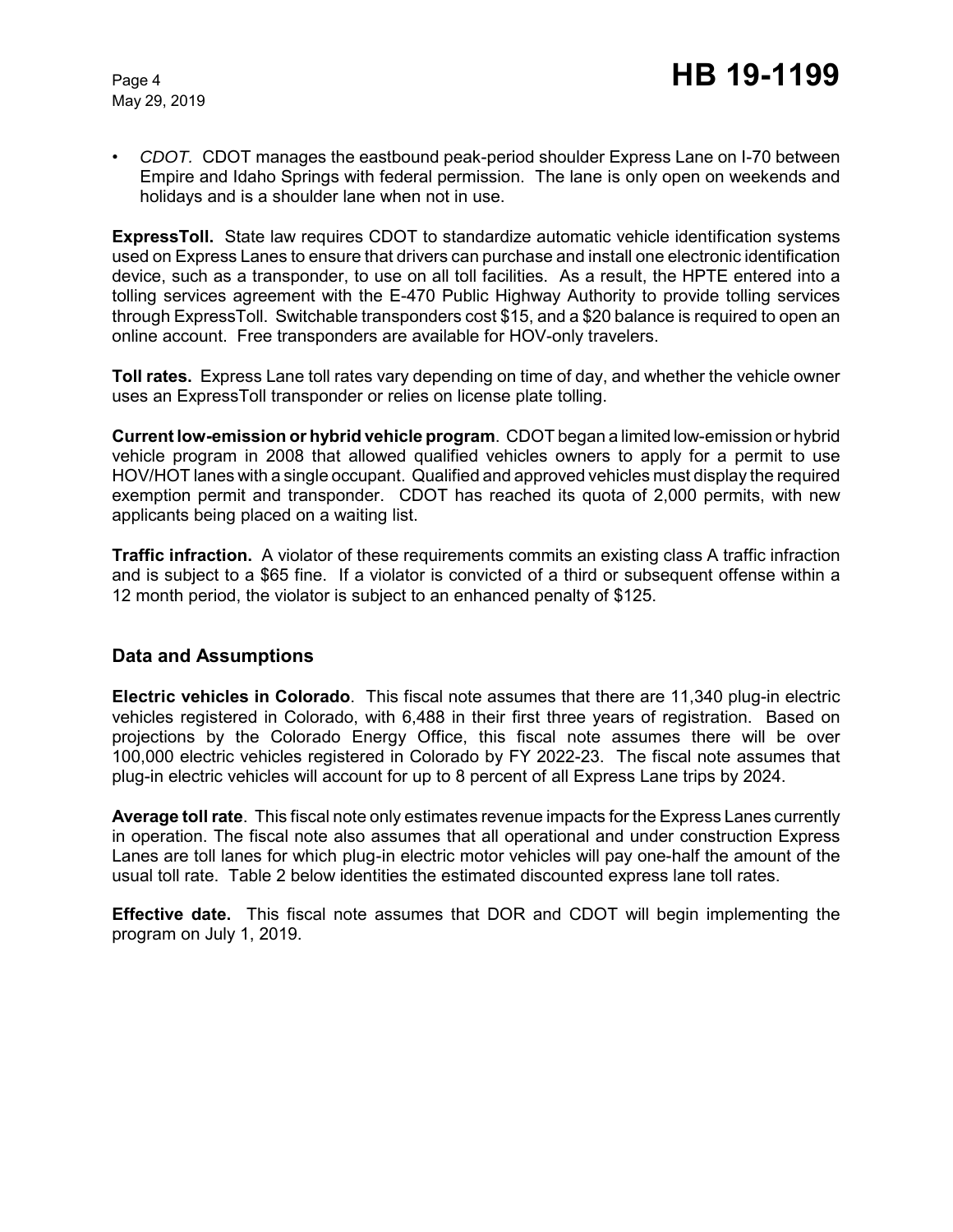| Corridor      | Average<br><b>Discounted Toll</b><br>Rate | <b>Annual EV Trips</b><br>FY 2020-21 | Revenue Impact<br>FY 2020-21 |
|---------------|-------------------------------------------|--------------------------------------|------------------------------|
| $C-470$       | \$1.30                                    | 32,163                               | (\$41,812)                   |
| I-25 Central  | \$1.02                                    | 20,524                               | (\$20,935)                   |
| I-25 North    | \$0.87                                    | 80,938                               | (\$70,416)                   |
| I-70 Mountain | \$3.25                                    | 6,870                                | (\$22,328)                   |
| <b>US 36</b>  | \$1.25                                    | 41,291                               | (\$51,614)                   |
|               |                                           | <b>Total FY 2020-21</b>              | (\$207,105)                  |

### **Table 2 FY 2020-21 Estimated EV Toll Revenue**

# **State Revenue**

The bill increases state cash fund revenue in HPTE by \$142,895 in FY 2020-21. While the bill could increase fine revenue from civil penalties and court fees, the fiscal note assumes a negligible increase in fine revenue, which is discussed further below.

**Toll revenue assumptions.** The bill will decrease toll revenue to HPTE by an estimated \$207,105 in FY 2020-21, as shown in Table 2. It is assumed that \$350,000 in fee revenue will offset toll revenue reductions, as shown in Table 3. This fiscal note assumes vehicle participation will reach the bill's cap of 10,000 and 20,000 vehicles, respectively. In future fiscal years, if the program increases demand and the amount of traffic in express lanes, toll rates may increase to offset discounted rates.

**Fee impact on eligible plug-in electric vehicle owners who opt into the program**. Colorado law requires legislative service agency review of measures which create or increase any fee collected by a state agency. The bill creates a \$35 fee for plug-in electric vehicle owners who wish to participate in the program. The fee is exempt from TABOR. While the fiscal note assumes full participation in the program, any reduction in the number of vehicles participating in the program will result in reduced fee impacts. The table below identifies the fee impact of this bill, beginning in FY 2020-21.

| Table 3                                                                |
|------------------------------------------------------------------------|
| Fee Impact on Plug-in Electric Vehicle Owners Who Opt Into the Program |

| <b>Fiscal Year</b> | Type of Fee                | <b>Proposed</b><br>Fee | <b>Number</b><br><b>Affected</b> | <b>Total Fee</b><br>Impact |
|--------------------|----------------------------|------------------------|----------------------------------|----------------------------|
| FY 2020-21         |                            | \$35                   | 10.000                           | \$350,000                  |
| FY 2021-22         | EV Express Lane Access Fee | \$35                   | 20,000                           | \$700,000                  |
| FY 2022-23         |                            | \$35                   | 40,000                           | \$1,400,000                |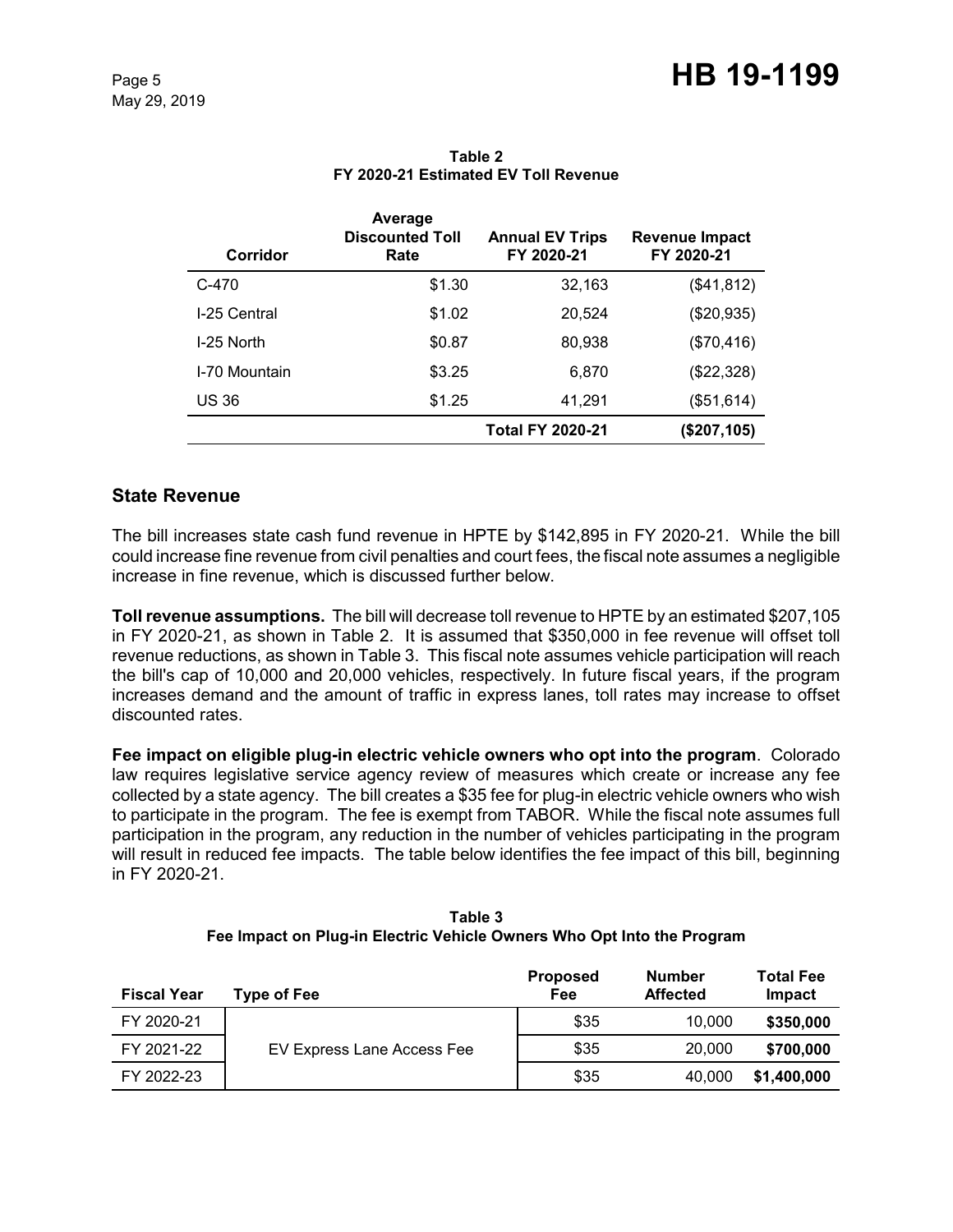**Class A traffic infraction.** Beginning in FY 2020-21, this bill may minimally increase fine revenue to the Highway Users Tax Fund (HUTF), of which 65 percent goes to the State Highway Fund in CDOT. The bill may also minimally increase revenue to the Judicial Department from court fees. These impacts are expected to be negligible and have been excluded from this fiscal note.

### **State Expenditures**

The bill increases state cash fund expenditures by a total of \$1.9 million in FY 2019-20 only. Of this amount, the bill increases expenditures for HPTE by \$1,704,000 from the Statewide Transportation Enterprise Special Revenue Fund and for DOR by \$272,250 from the DRIVES Vehicle Services Account. Finally, the bill may increase workloads for the Department of Public Safety and the Judicial Department.

| <b>Cost Components</b>               |       | FY 2019-20               | FY 2020-21 |
|--------------------------------------|-------|--------------------------|------------|
| <b>Department of Transportation</b>  |       |                          |            |
| E-470 Software and Integration Costs |       | \$1,504,000              |            |
| C-470 Traffic and Revenue Analysis   |       | \$200,000                |            |
| Debt Obligations                     |       | $\overline{\phantom{0}}$ |            |
| <b>CDOT (Subtotal)</b>               |       | \$1,704,000              |            |
| <b>Department of Revenue</b>         |       |                          |            |
| <b>Computer Programming</b>          |       | \$272,250                |            |
| <b>DOR (Subtotal)</b>                |       | \$272,250                |            |
|                                      | Total | \$1,976,250              |            |

#### **Table 4 Expenditures Under HB 19-1199**

**Department of Transportation**. The bill will increase expenditures in CDOT by \$1,704,000 in FY 2019-20. Additional information on CDOT expenditures are outlined below.

- *E-470.* E-470 requires one-time computer programming and integration costs of \$1,504,000 to update their computer system in order to identify vehicles in the program. As discussed above, HPTE entered into a tolling services agreement with the E-470 Public Highway Authority to provide tolling services through ExpressToll. Cost estimates are based on a similar system implementation for HOV 3+ and motorcycle access in 2017.
- *C-470 traffic and revenue analysis.* HPTE requires \$200,000 to conduct a traffic and revenue analysis for the ongoing C-470 Express Lane project. The U.S. Department of Transportation provided a \$107 million Transportation Infrastructure Finance and Innovation Act (TIFIA) loan for the project and will require an updated traffic forecast and revenue model to determine if the program will adversely affect the project's traffic and revenue assumptions. It is assumed that HPTE will hire a traffic consultant at a cost of \$150,000 and that HPTE's financial advisor will require \$50,000 to update the revenue models.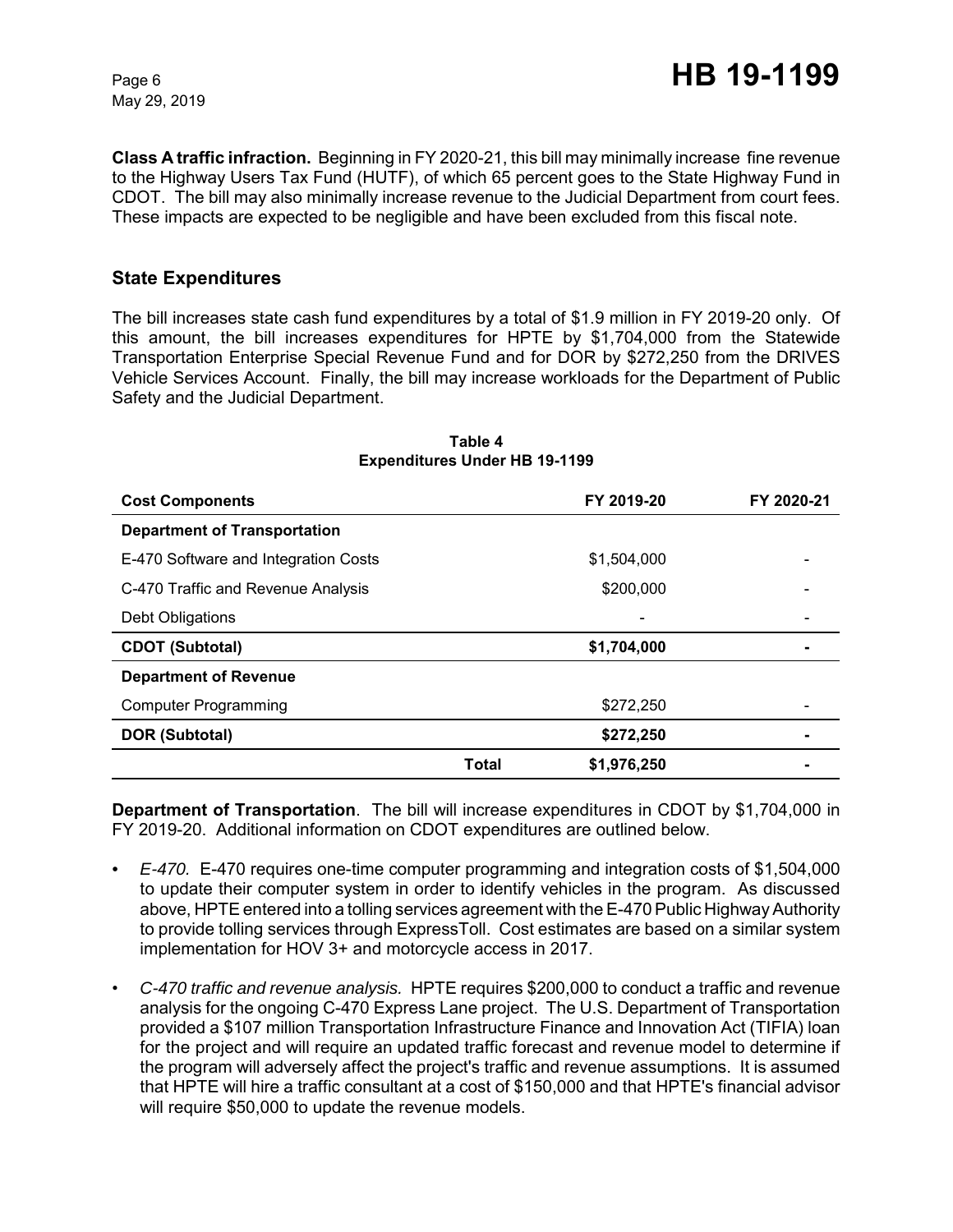- *HPTE contractual debt obligations.* The bill may increase HPTE expenditures to meet its contractual debt obligations. HPTE has outstanding obligations with Plenary Roads Denver on the US 36 and I-25 Central corridors and with Bank of America Merrill Lynch on North I-25 and I-70 Mountain Express corridors. HPTE is contractually obligated to compensate Plenary Roads Denver for any lost toll revenue. HPTE may need to compensate Plenary Roads Denver in future fiscal years. In addition, if a change in law results in increased volumes without additional revenue, HPTE may need to obtain a loan from CDOT with interest to meet its contractual loan obligations with Bank of America Merrill Lynch. For informational purposes, these loan amounts are \$23.6 million (North I-25) and \$25.0 million (I-70 Mountain).
- *Workload impacts.* CDOT and HPTE workload will increase to implement and administer the program, promulgate rules, and report to the General Assembly. This increase can be accomplished within existing resources.

In addition, the bill may increase borrowing costs for CDOT on future express lane project financing due to overall decreased capacity limits.

**Department of Revenue.** In FY 2019-20, the Department of Revenue requires one-time programming costs of \$272,250 to update the Driver License, Record, Identification, and Vehicle Enterprise Solutions (DRIVES) system to process fee payment, and to electronically notify HPTE and authorized agents of eligible vehicle owners and which owners have paid the fee. Programming costs are calculated at 1,210 hours at a rate of \$225 per hour. Additionally, workload will increase in DOR to update rules, forms, manuals, and the department's website to reflect the change in law, as well as provide training to authorized agents, Title and Registration Section staff, call center employees, and law enforcement. Any workload increases or costs associated with these activities can be accomplished within existing appropriations. Should a change in funding be required for any agency or division within DOR, the fiscal note assumes it will be addressed through the annual budget process.

**Department of Public Safety.** The bill may increase workload for the Colorado State Patrol in the Department of Public Safety to enforce provisions of the bill. This increase can be accomplished within existing resources.

**Judicial Department***.* This bill may increase workload for the trial courts in the Judicial Department to process additional case filings. Overall, it is assumed that this workload can be accomplished within existing appropriations. Should a change in funding be required for any agency or division within the Judicial Department, the fiscal note assumes it will be addressed through the annual budget process.

### **Local Government**

**Authorized county agents.** The bill will increase costs for county clerks to collect and remit the \$35 fee for plug-in electric vehicles. These cost have not been estimated for this fiscal note, but will vary based on jurisdiction.

**HUTF fine revenue.** The bill may minimally increase local government HUTF revenue beginning in FY 2020-21. HUTF revenue generated by traffic fines is distributed to counties (26 percent) and municipalities (9 percent) for transportation needs.